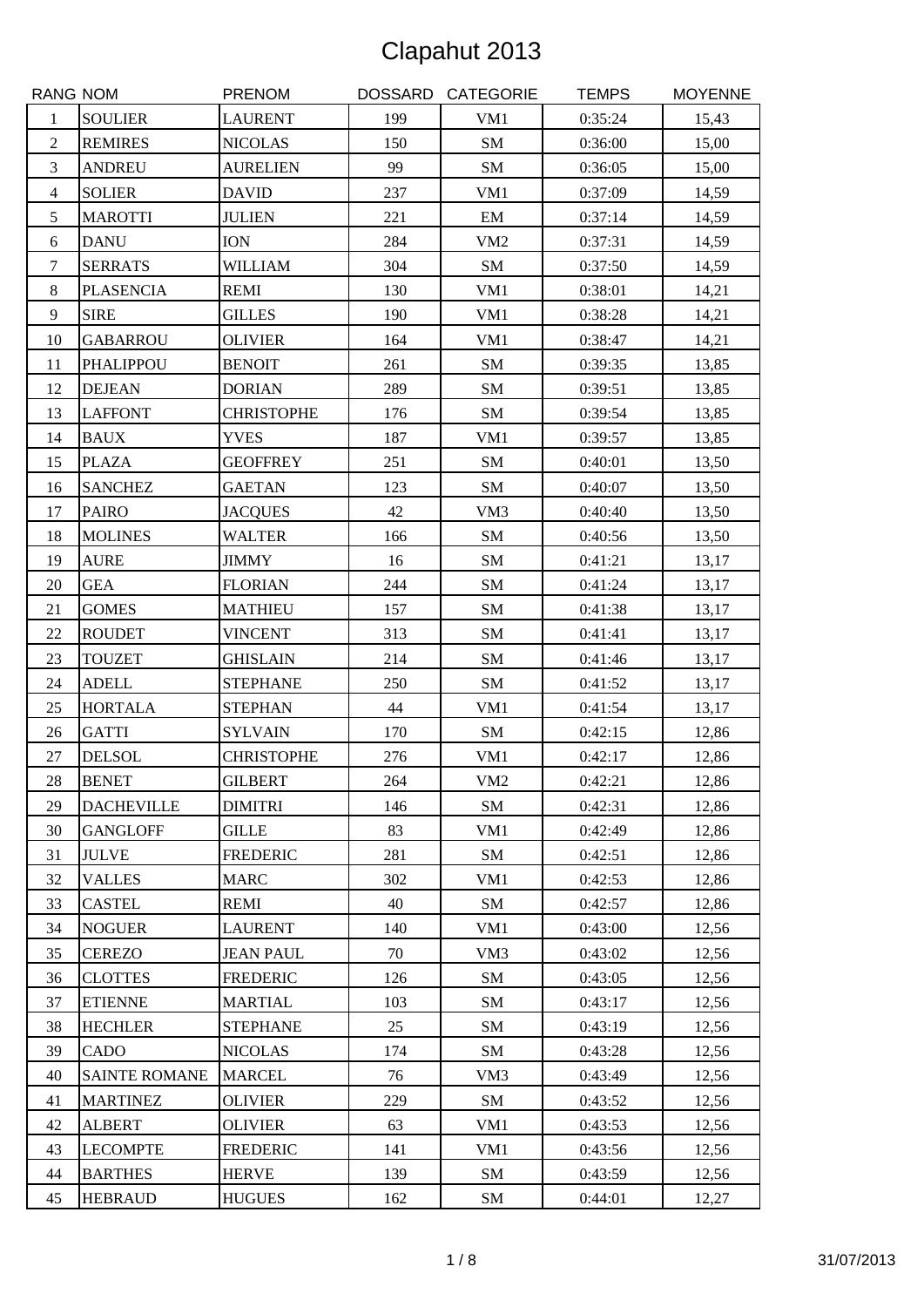| RANG NOM |                   | <b>PRENOM</b>       |        | DOSSARD CATEGORIE | <b>TEMPS</b> | <b>MOYENNE</b> |
|----------|-------------------|---------------------|--------|-------------------|--------------|----------------|
| 46       | <b>PERTL</b>      | <b>OLIVIER</b>      | 212    | SM                | 0:44:03      | 12,27          |
| 47       | <b>BARROT</b>     | <b>QUENTIN</b>      | 291    | CM                | 0:44:05      | 12,27          |
| 48       | <b>CERTENAIS</b>  | <b>GAETAN</b>       | 172    | SM                | 0:44:08      | 12,27          |
| 49       | <b>REILLA</b>     | <b>HENRI</b>        | 106    | VM3               | 0:44:12      | 12,27          |
| 50       | <b>ANDRE</b>      | <b>EMMANUEL</b>     | 220    | VM1               | 0:44:28      | 12,27          |
| 51       | <b>DEGOUTE</b>    | <b>SAMUEL</b>       | 310    | SM                | 0:44:30      | 12,27          |
| 52       | <b>GOUZY</b>      | <b>GABRIEL</b>      | 24     | VM <sub>2</sub>   | 0:44:31      | 12,27          |
| 53       | <b>VALLERAND</b>  | <b>PASCAL</b>       | 260    | VM1               | 0:44:35      | 12,27          |
| 54       | <b>PUEO</b>       | <b>CYRUS</b>        | 211    | ${\bf SM}$        | 0:44:37      | 12,27          |
| 55       | <b>GALINDO</b>    | <b>FABIEN</b>       | 216    | ${\bf SM}$        | 0:44:40      | 12,27          |
| 56       | <b>LABATUT</b>    | <b>OLIVIER</b>      | 238    | VM1               | 0:44:45      | 12,27          |
| 57       | <b>WATREMEZ</b>   | <b>ERWAN</b>        | 52     | SM                | 0:44:53      | 12,27          |
| 58       | <b>PEILLON</b>    | <b>GUY</b>          | 246    | VM3               | 0:44:55      | 12,27          |
| 59       | <b>MARSERO</b>    | <b>CHRISTOPHE</b>   | 265    | VM1               | 0:45:24      | 12,00          |
| 60       | <b>PRIEUR</b>     | <b>DANY</b>         | 26     | VM <sub>2</sub>   | 0:45:26      | 12,00          |
| 61       | <b>VARENARD</b>   | <b>OLIVIER</b>      | 14     | VM1               | 0:45:29      | 12,00          |
| 62       | <b>DHALLUIN</b>   | <b>XAVIER</b>       | 194    | SM                | 0:45:33      | 12,00          |
| 63       | <b>ESCUR</b>      | <b>ERIC</b>         | 147    | VM1               | 0:45:36      | 12,00          |
| 64       | <b>LAUZERAL</b>   | <b>JULIEN</b>       | 149    | VM1               | 0:45:39      | 12,00          |
| 65       | <b>INGUIBERTY</b> | <b>DAVID</b>        | 327    | VM1               | 0:45:42      | 12,00          |
| 66       | <b>ROBICHON</b>   | <b>JULIEN</b>       | 179    | SM                | 0:45:50      | 12,00          |
| 67       | <b>FLORES</b>     | <b>THIERRY</b>      | 213    | VM1               | 0:45:52      | 12,00          |
| 68       | <b>ULPAT</b>      | <b>CHRISTOPHE</b>   | 135    | VM1               | 0:46:01      | 11,74          |
| 69       | <b>ROGER</b>      | <b>JULIEN</b>       | 219    | SM                | 0:46:05      | 11,74          |
| 70       | <b>GOUPIL</b>     | <b>OLIVIER</b>      | 120    | ${\bf SM}$        | 0:46:06      | 11,74          |
| 71       | <b>MASCLEF</b>    | <b>PASCAL</b>       | 33     | VM1               | 0:46:13      | 11,74          |
| 72       | <b>ELBAHRI</b>    | <b>FRANCOIS</b>     | 301    | VM <sub>2</sub>   | 0:46:17      | 11,74          |
| 73       | <b>CUNTO</b>      | <b>PATRICE</b>      | 61     | SM                | 0:46:19      | 11,74          |
| 74       | <b>PAVAGEAU</b>   | <b>DAVID</b>        | 19     | SM                | 0:46:21      | 11,74          |
| 75       | <b>BELGHERB</b>   | <b>ANTHONY</b>      | 268    | SM                | 0:46:26      | 11,74          |
| 76       | <b>MERCIER</b>    | <b>JEAN JACQUES</b> | 138    | VM <sub>2</sub>   | 0:46:30      | 11,74          |
| 77       | <b>MICHAUD</b>    | <b>SEBASTIEN</b>    | 93     | VM1               | 0:46:35      | 11,74          |
| 78       | <b>HOURS</b>      | <b>BENJAMIN</b>     | 226    | SM                | 0:46:40      | 11,74          |
| 79       | <b>PARRA</b>      | <b>ELIA</b>         | 156    | VF1               | 0:46:42      | 11,74          |
| 80       | <b>THOMAS</b>     | <b>JEAN CLAUDE</b>  | 145    | VM <sub>2</sub>   | 0:46:44      | 11,74          |
| 81       | <b>COUSTAL</b>    | <b>MARCEL</b>       | 67     | VM1               | 0:46:50      | 11,74          |
| 82       | <b>FLORES</b>     | <b>JEAN MARC</b>    | 209    | VM <sub>2</sub>   | 0:46:53      | 11,74          |
| 83       | <b>SERGENT</b>    | <b>ERIC</b>         | 98     | SM                | 0:46:54      | 11,74          |
| 84       | <b>BALOUZAT</b>   | <b>SEBASTIEN</b>    | $20\,$ | SM                | 0:46:55      | 11,74          |
| 85       | <b>MAROTTI</b>    | <b>ERIC</b>         | 222    | VM <sub>2</sub>   | 0:46:59      | 11,74          |
| 86       | <b>RAMON</b>      | <b>FREDERIC</b>     | 108    | VM1               | 0:47:02      | 11,49          |
| 87       | <b>BOURDEL</b>    | <b>DENIS</b>        | 92     | SM                | 0:47:07      | 11,49          |
| 88       | <b>NOVENSA</b>    | <b>JON</b>          | 287    | SM                | 0:47:16      | 11,49          |
| 89       | <b>ORTUNO</b>     | <b>LAURENT</b>      | 338    | SM                | 0:47:18      | 11,49          |
| 90       | <b>FAYT</b>       | <b>WILFRIED</b>     | 262    | SM                | 0:47:20      | 11,49          |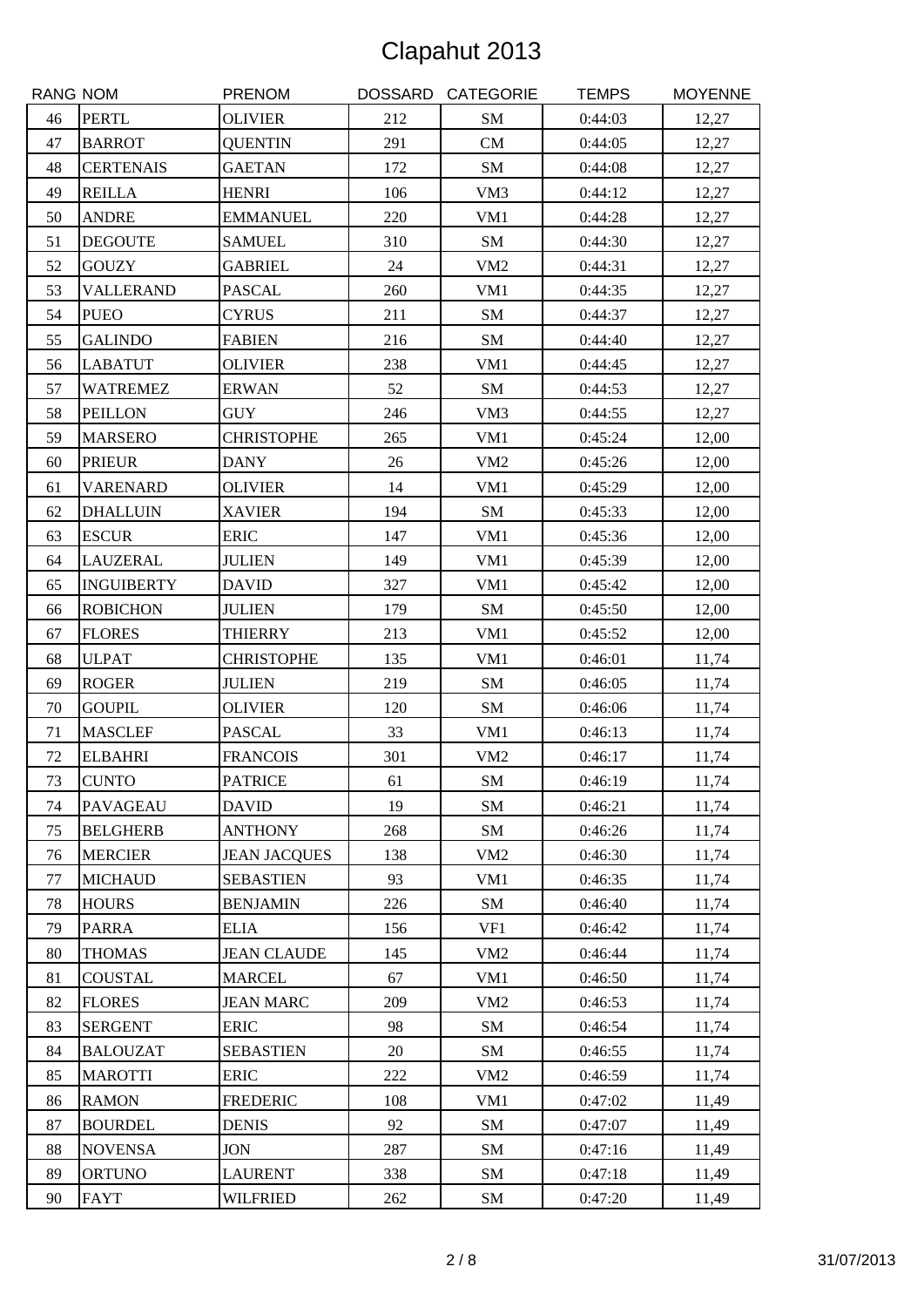| <b>RANG NOM</b> |                         | <b>PRENOM</b>      |     | DOSSARD CATEGORIE | <b>TEMPS</b> | <b>MOYENNE</b> |
|-----------------|-------------------------|--------------------|-----|-------------------|--------------|----------------|
| 91              | <b>HARDY</b>            | <b>JEROME</b>      | 127 | SM                | 0:47:22      | 11,49          |
| 92              | <b>CARAYON</b>          | <b>FREDERIC</b>    | 210 | VM1               | 0:47:23      | 11,49          |
| 93              | <b>ALEMANY</b>          | <b>JEROME</b>      | 314 | VM1               | 0:47:25      | 11,49          |
| 94              | <b>SEGUIER</b>          | <b>JEAN RENE</b>   | 252 | VM1               | 0:47:28      | 11,49          |
| 95              | <b>TRIOU</b>            | <b>JULIE</b>       | 269 | $\rm{SF}$         | 0:47:31      | 11,49          |
| 96              | REMIRES AXELSSCCATARINA |                    | 151 | $\rm{SF}$         | 0:47:41      | 11,49          |
| 97              | <b>GUIGNIER</b>         | <b>GAUTHIER</b>    | 325 | ${\bf SM}$        | 0:47:46      | 11,49          |
| 98              | <b>LEMOINE</b>          | <b>LIONEL</b>      | 328 | VM1               | 0:47:49      | 11,49          |
| 99              | <b>BERNARD</b>          | <b>CYRIL</b>       | 155 | VM <sub>2</sub>   | 0:47:52      | 11,49          |
| 100             | <b>BROCHET</b>          | <b>MARC</b>        | 203 | VM1               | 0:47:56      | 11,49          |
| 101             | <b>CALVET</b>           | <b>CYRILLE</b>     | 321 | VM1               | 0:47:59      | 11,49          |
| 102             | <b>BONNIN</b>           | <b>MICHEL</b>      | 247 | VM4               | 0:48:02      | 11,25          |
| 103             | <b>SOUMES</b>           | <b>FLORIAN</b>     | 235 | CM                | 0:48:06      | 11,25          |
| 104             | <b>LAIRE</b>            | <b>CHRISTIAN</b>   | 89  | VM3               | 0:48:08      | 11,25          |
| 105             | <b>BONNAFOUS</b>        | <b>NICOLAS</b>     | 75  | SM                | 0:48:11      | 11,25          |
| 106             | <b>PAIRO</b>            | <b>GEORGETTE</b>   | 41  | VF3               | 0:48:15      | 11,25          |
| 107             | <b>LEPAILLEUR</b>       | <b>REGIS</b>       | 71  | VM3               | 0:48:17      | 11,25          |
| 108             | <b>WAGENER</b>          | <b>LAURENT</b>     | 101 | SM                | 0:48:19      | 11,25          |
| 109             | <b>CODINA</b>           | <b>GREGORY</b>     | 198 | SM                | 0:48:21      | 11,25          |
| 110             | <b>MENGUS</b>           | <b>CLEMENT</b>     | 315 | SM                | 0:48:24      | 11,25          |
| 111             | <b>GILLE</b>            | <b>LIONEL</b>      | 56  | VM1               | 0:48:26      | 11,25          |
| 112             | <b>BELHABCHI</b>        | <b>MOHAMED</b>     | 154 | VM1               | 0:48:29      | 11,25          |
| 113             | <b>GUTIERREZ</b>        | <b>FREDERIC</b>    | 18  | VM1               | 0:48:33      | 11,25          |
| 114             | <b>JEREMY</b>           | <b>FREDERIQUE</b>  | 266 | $\rm{SF}$         | 0:48:38      | 11,25          |
| 115             | <b>GUIBAL</b>           | <b>GERARD</b>      | 267 | VM3               | 0:48:41      | 11,25          |
| 116             | <b>ANDRES</b>           | <b>PASCAL</b>      | 30  | VM <sub>2</sub>   | 0:48:43      | 11,25          |
| 117             | <b>TINE</b>             | <b>HERVE</b>       | 191 | ${\bf SM}$        | 0:48:54      | 11,25          |
| 118             | <b>BENAIGES</b>         | <b>OLIVIER</b>     | 271 | ${\rm SM}$        | 0:48:59      | 11,25          |
| 119             | <b>LEFEVRE</b>          | <b>DIDER</b>       | 59  | VM <sub>2</sub>   | 0:49:01      | 11,02          |
| 120             | <b>STOLL</b>            | <b>REMI</b>        | 215 | VM1               | 0:49:03      | 11,02          |
| 121             | <b>BERTRAND</b>         | <b>OLIVIER</b>     | 32  | VM1               | 0:49:06      | 11,02          |
| 122             | <b>MAZAROTTI</b>        | <b>JEAN LOUIS</b>  | 31  | VM1               | 0:49:09      | 11,02          |
| 123             | <b>SALVY</b>            | <b>OLIVIER</b>     | 29  | VM1               | 0:49:13      | 11,02          |
| 124             | <b>NGUYEN</b>           | <b>NICO</b>        | 282 | SM                | 0:49:16      | 11,02          |
| 125             | <b>PAQUIER</b>          | <b>RICHARD</b>     | 82  | VM1               | 0:49:19      | 11,02          |
| 126             | <b>CAPPRONNIER</b>      | <b>JOEL</b>        | 248 | VM3               | 0:49:25      | 11,02          |
| 127             | <b>MEZIANE</b>          | <b>SOURNIA</b>     | 95  | VF1               | 0:49:27      | 11,02          |
| 128             | <b>CRESSON</b>          | <b>ISABELLE</b>    | 102 | SF                | 0:49:29      | 11,02          |
| 129             | <b>BERTRAND</b>         | <b>VIRGINE</b>     | 307 | SF                | 0:49:34      | 11,02          |
| 130             | <b>ORRIT</b>            | <b>JEAN MARIE</b>  | 197 | SM                | 0:49:37      | 11,02          |
| 131             | <b>LOPEZ</b>            | <b>STEPHANE</b>    | 104 | SM                | 0:50:02      | 10,80          |
| 132             | <b>SAISSET</b>          | <b>JEAN MICHEL</b> | 81  | VM1               | 0:50:09      | 10,80          |
| 133             | <b>SEILLES</b>          | <b>GUY</b>         | 77  | VM3               | 0:50:13      | 10,80          |
| 134             | <b>LEROY</b>            | <b>FRANCK</b>      | 88  | SM                | 0:50:17      | 10,80          |
| 135             | <b>CUVILLIER</b>        | <b>BENJAMIN</b>    | 143 | SM                | 0:50:21      | 10,80          |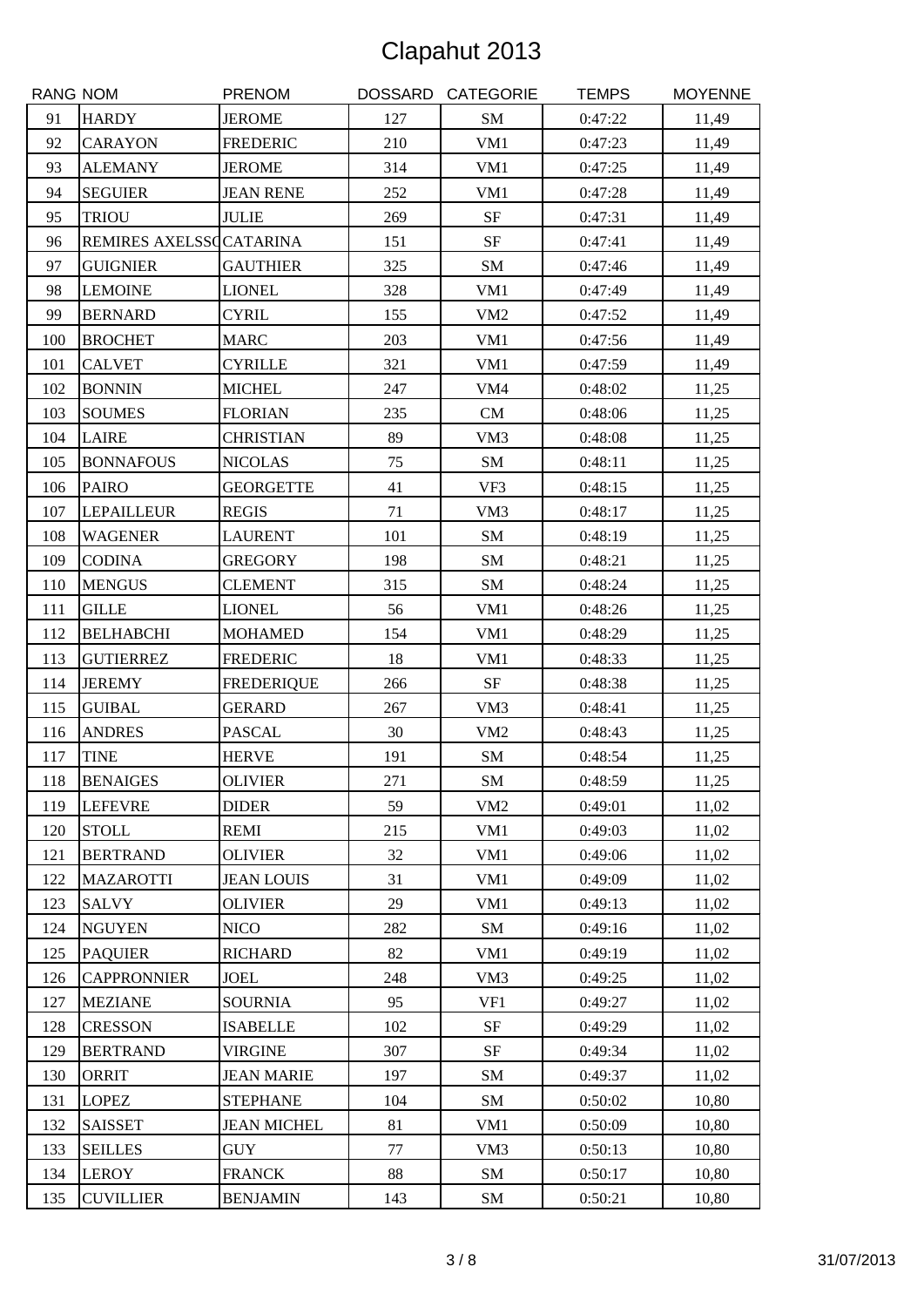| <b>RANG NOM</b> |                     | <b>PRENOM</b>         |                | DOSSARD CATEGORIE          | <b>TEMPS</b> | <b>MOYENNE</b> |
|-----------------|---------------------|-----------------------|----------------|----------------------------|--------------|----------------|
| 136             | <b>THIBAUT</b>      | <b>JEAN MARC</b>      | 39             | VM1                        | 0:50:25      | 10,80          |
| 137             | <b>CAROL</b>        | <b>GUY</b>            | 171            | VM3                        | 0:50:30      | 10,80          |
| 138             | <b>BROCAL</b>       | <b>GEOFFREY</b>       | 105            | $\mathbf{JM}$              | 0:50:32      | 10,80          |
| 139             | <b>JARILLET</b>     | <b>PASCAL</b>         | 230            | VM1                        | 0:50:36      | 10,80          |
| 140             | <b>SCHWEICKERT</b>  | <b>CARSTEN</b>        | 110            | VM1                        | 0:50:38      | 10,80          |
| 141             | <b>FERRASSE</b>     | <b>YVES</b>           | $\overline{2}$ | VM <sub>2</sub>            | 0:50:41      | 10,80          |
| 142             | <b>ASTIE</b>        | <b>PATRICK</b>        | 169            | VM2                        | 0:50:43      | 10,80          |
| 143             | <b>MARTY</b>        | <b>OLIVIER</b>        | 188            | VM1                        | 0:50:47      | 10,80          |
| 144             | <b>RODRIGUEZ</b>    | <b>JONATHAN</b>       | 285            | $\boldsymbol{\mathrm{EM}}$ | 0:50:50      | 10,80          |
| 145             | <b>DE MATHER</b>    | <b>LAURENT</b>        | 181            | VM1                        | 0:50:55      | 10,80          |
| 146             | <b>HERARD</b>       | <b>ALAIN</b>          | 118            | VM <sub>2</sub>            | 0:50:57      | 10,80          |
| 147             | <b>CAMACHO</b>      | <b>CYRILLE</b>        | 218            | ${\bf SM}$                 | 0:51:00      | 10,59          |
| 148             | <b>MIGNONAS</b>     | <b>JEAN DOMINIQUI</b> | 249            | VM <sub>2</sub>            | 0:51:05      | 10,59          |
| 149             | <b>GARAU</b>        | <b>JONATHAN</b>       | $\tau$         | SM                         | 0:51:08      | 10,59          |
| 150             | <b>MENCHON</b>      | <b>STEPHANE</b>       | 35             | VM1                        | 0:51:10      | 10,59          |
| 151             | <b>CEREZO</b>       | <b>LAURENCE</b>       | 23             | $\rm{SF}$                  | 0:51:12      | 10,59          |
| 152             | DE POUZILHAC        | <b>EDOUARD</b>        | 87             | VM1                        | 0:51:14      | 10,59          |
| 153             | <b>BOUSQUET</b>     | <b>AMANDINE</b>       | 53             | $\rm{EF}$                  | 0:51:16      | 10,59          |
| 154             | <b>LENCIONI</b>     | <b>PHILIPPE</b>       | 334            | VM <sub>2</sub>            | 0:51:18      | 10,59          |
| 155             | <b>SERRUS</b>       | <b>EMILIE</b>         | 336            | $\rm{SF}$                  | 0:51:21      | 10,59          |
| 156             | <b>LADOUX BEDEL</b> | <b>VERONIQUE</b>      | 178            | VF1                        | 0:51:24      | 10,59          |
| 157             | <b>HERARD</b>       | <b>VERONIQUE</b>      | 117            | VF <sub>2</sub>            | 0:51:27      | 10,59          |
| 158             | <b>LEROY</b>        | <b>DANIEL</b>         | 236            | VM <sub>2</sub>            | 0:51:30      | 10,59          |
| 159             | <b>BONNAFOUS</b>    | <b>AURELIE</b>        | 329            | $\rm{SF}$                  | 0:51:33      | 10,59          |
| 160             | <b>BONNAFOUS</b>    | <b>JEREMY</b>         | 331            | SM                         | 0:51:35      | 10,59          |
| 161             | <b>MARTIN</b>       | <b>NICOLAS</b>        | 122            | ${\bf SM}$                 | 0:51:37      | 10,59          |
| 162             | <b>MARTIN</b>       | <b>GABRIEL</b>        | 121            | SM                         | 0:51:40      | 10,59          |
| 163             | <b>MARTINEZ</b>     | <b>LIONEL</b>         | 107            | VM1                        | 0:51:42      | 10,59          |
| 164             | <b>SANCHEZ PINA</b> | <b>FREDERIC</b>       | 277            | SM                         | 0:51:46      | 10,59          |
| 165             | <b>VIALA</b>        | <b>BENOIT</b>         | 224            | SM                         | 0:51:48      | 10,59          |
| 166             | <b>BOURIANE</b>     | <b>CORINNE</b>        | 183            | VF1                        | 0:51:53      | 10,59          |
| 167             | <b>DURANTON</b>     | <b>ANTOINE</b>        | 163            | SM                         | 0:52:00      | 10,38          |
| 168             | <b>GARCIA</b>       | <b>XAVIER</b>         | 129            | VM <sub>2</sub>            | 0:52:03      | 10,38          |
| 169             | <b>SURES</b>        | <b>FLORIAN</b>        | 233            | VM1                        | 0:52:06      | 10,38          |
| 170             | <b>KHICHANE</b>     | <b>MOHAMED</b>        | 96             | SM                         | 0:52:09      | 10,38          |
| 171             | <b>DICARLO</b>      | <b>PHILIPPE</b>       | 192            | VM1                        | 0:52:13      | 10,38          |
| 172             | <b>WATREMEZ</b>     | <b>YOANN</b>          | 51             | EM                         | 0:52:14      | 10,38          |
| 173             | <b>MEIJE</b>        | <b>DIDIER</b>         | 279            | VM <sub>2</sub>            | 0:52:17      | 10,38          |
| 174             | <b>PAMBRUM</b>      | <b>BENOIT</b>         | 309            | SM                         | 0:52:20      | 10,38          |
| 175             | <b>NAVARRO</b>      | <b>THEO</b>           | 335            | SM                         | 0:52:27      | 10,38          |
| 176             | <b>JONCOUR</b>      | <b>HERVE</b>          | 193            | VM <sub>2</sub>            | 0:52:32      | 10,38          |
| 177             | <b>SEGARRA</b>      | <b>VIRGINIE</b>       | 34             | SF                         | 0:52:34      | 10,38          |
| 178             | <b>NICOLAU</b>      | <b>ALAIN</b>          | 132            | VM <sub>2</sub>            | 0:52:36      | 10,38          |
| 179             | ZAMORA              | <b>DAMIEN</b>         | 294            | SM                         | 0:52:39      | 10,38          |
| 180             | <b>ILLAN</b>        | <b>JULIEN</b>         | 6              | SM                         | 0:52:45      | 10,38          |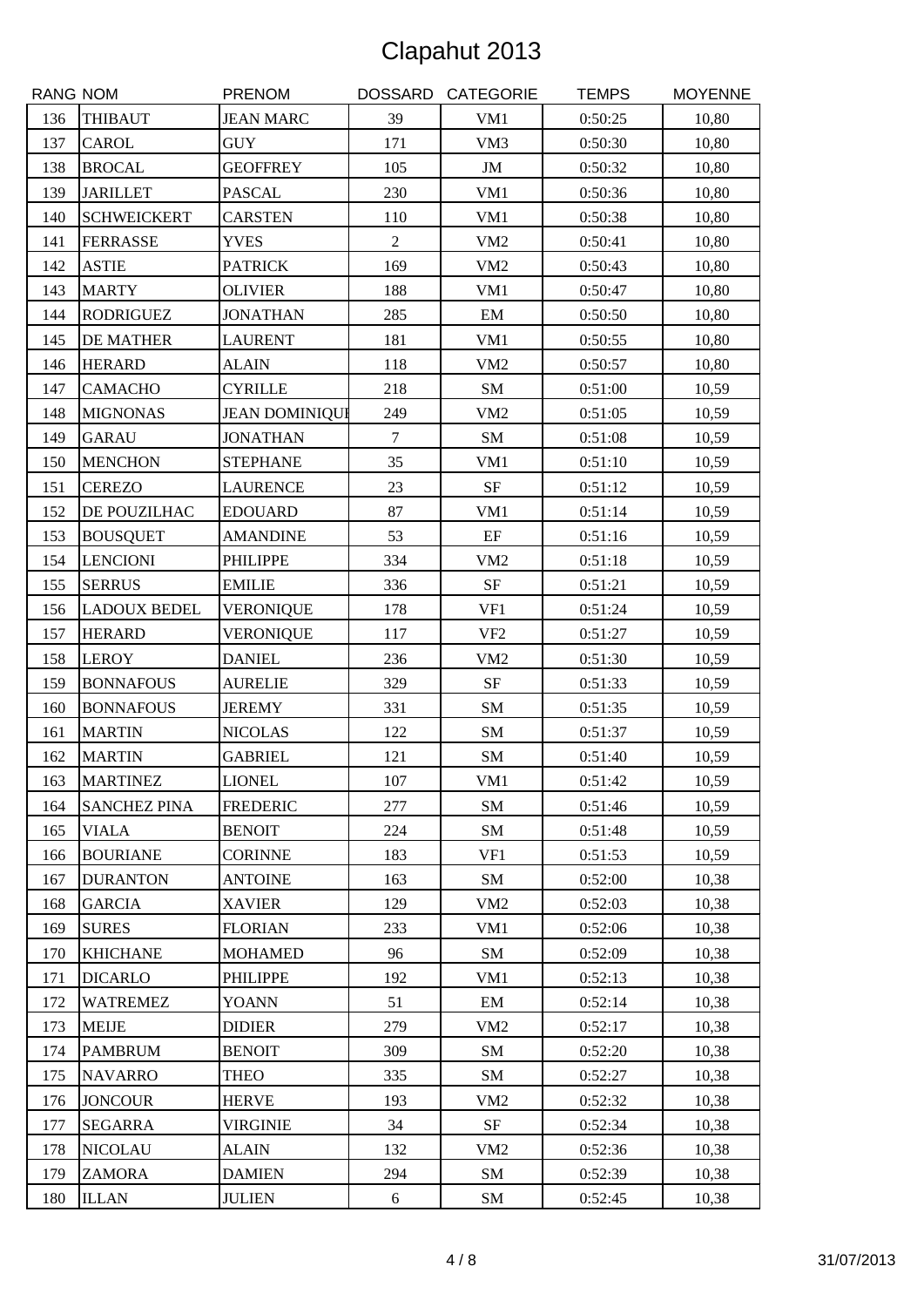| <b>RANG NOM</b> |                   | <b>PRENOM</b>      |              | DOSSARD CATEGORIE | <b>TEMPS</b> | <b>MOYENNE</b> |
|-----------------|-------------------|--------------------|--------------|-------------------|--------------|----------------|
| 181             | <b>CHABEAUD</b>   | <b>ROSE MARIE</b>  | 330          | VF <sub>2</sub>   | 0:52:49      | 10,38          |
| 182             | <b>BEN</b>        | <b>ABDESLEM</b>    | 303          | VM3               | 0:52:53      | 10,38          |
| 183             | <b>SALINAS</b>    | <b>FREDERIC</b>    | 227          | VM1               | 0:52:56      | 10,38          |
| 184             | <b>SIFFRE</b>     | <b>SEBASTIEN</b>   | 27           | SM                | 0:52:59      | 10,38          |
| 185             | <b>NAVARRO</b>    | <b>DAVID</b>       | 84           | <b>SM</b>         | 0:53:08      | 10,19          |
| 186             | <b>BARREDA</b>    | <b>FREDERIC</b>    | 90           | VM1               | 0:53:10      | 10,19          |
| 187             | <b>FLORES</b>     | <b>FRANCK</b>      | 160          | SM                | 0:53:20      | 10,19          |
| 188             | <b>ALVES</b>      | <b>JOACHIN</b>     | 324          | SM                | 0:53:24      | 10,19          |
| 189             | <b>ADIANTE</b>    | <b>MELANIE</b>     | 167          | $\rm{SF}$         | 0:53:29      | 10,19          |
| 190             | <b>DELPUECH</b>   | <b>LILIAN</b>      | 100          | VM1               | 0:53:30      | 10,19          |
| 191             | <b>GALTIER</b>    | <b>ANTOINE</b>     | 28           | SM                | 0:53:32      | 10,19          |
| 192             | <b>GOUZENNE</b>   | <b>JONATHAN</b>    | 240          | SM                | 0:53:38      | 10,19          |
| 193             | <b>CAYRAT</b>     | <b>ARNUD</b>       | 116          | SM                | 0:53:41      | 10,19          |
| 194             | <b>CASTEL</b>     | <b>ROBERT</b>      | 94           | VM <sub>4</sub>   | 0:53:45      | 10,19          |
| 195             | <b>PEREZ</b>      | <b>VALERIE</b>     | 131          | VF1               | 0:53:49      | 10,19          |
| 196             | <b>BASTIDE</b>    | <b>PHILIPPE</b>    | 320          | VM1               | 0:53:52      | 10,19          |
| 197             | <b>AUGER</b>      | <b>DAMIEN</b>      | 65           | SM                | 0:53:59      | 10,19          |
| 198             | <b>CLERGUES</b>   | <b>YVES</b>        | 148          | VM3               | 0:54:13      | 10,00          |
| 199             | <b>LABATUT</b>    | <b>PAULINE</b>     | 173          | $\rm EF$          | 0:54:15      | 10,00          |
| 200             | <b>GEORGES</b>    | <b>PASCAL</b>      | 124          | VM <sub>2</sub>   | 0:54:17      | 10,00          |
| 201             | <b>FERRASSE</b>   | <b>SYLVIE</b>      | $\mathbf{1}$ | VF <sub>2</sub>   | 0:54:19      | 10,00          |
| 202             | <b>BOUVERON</b>   | <b>JEAN MARIE</b>  | 186          | VM1               | 0:54:24      | 10,00          |
| 203             | <b>MENGUS</b>     | <b>CLAIRE</b>      | 317          | $\rm{SF}$         | 0:54:26      | 10,00          |
| 204             | <b>HOUSSIER</b>   | <b>CHRISTOPHE</b>  | 259          | VM1               | 0:54:29      | 10,00          |
| 205             | <b>GINESTE</b>    | <b>VALERY</b>      | 290          | SM                | 0:54:33      | 10,00          |
| 206             | <b>DELBOSC</b>    | <b>GILLES</b>      | 177          | ${\bf SM}$        | 0:54:36      | 10,00          |
| 207             | <b>BRU</b>        | <b>PHILIPPE</b>    | 202          | SM                | 0:54:39      | 10,00          |
| 208             | <b>HERNANDEZ</b>  | <b>DANIEL</b>      | 69           | ${\rm SM}$        | 0:54:42      | 10,00          |
| 209             | <b>KIELPINSKI</b> | <b>DIDIER</b>      | 133          | VM <sub>2</sub>   | 0:54:49      | 10,00          |
| 210             | <b>BOSC</b>       | <b>JACQUES</b>     | 115          | VM1               | 0:55:05      | 9,82           |
| 211             | <b>ESCRIBA</b>    | <b>LAURENT</b>     | 21           | SM                | 0:55:08      | 9,82           |
| 212             | <b>BIAU</b>       | <b>GWENAEL</b>     | 66           | EM                | 0:55:10      | 9,82           |
| 213             | <b>CAMP</b>       | <b>OLIVIER</b>     | 204          | VM1               | 0:55:14      | 9,82           |
| 214             | <b>CORDESSE</b>   | <b>JORDAN</b>      | 322          | EM                | 0:55:17      | 9,82           |
| 215             | <b>CAMPOS</b>     | <b>MARIE AGNES</b> | 339          | VF1               | 0:55:22      | 9,82           |
| 216             | <b>DELPOUX</b>    | <b>FABIENNE</b>    | 337          | VF1               | 0:55:24      | 9,82           |
| 217             | <b>MARCO</b>      | PHILIPPE HENRI     | 207          | VM1               | 0:55:28      | 9,82           |
| 218             | <b>MAURI</b>      | <b>CORINNE</b>     | 258          | VF1               | 0:55:29      | 9,82           |
| 219             | <b>ILLAN</b>      | <b>AMANDINE</b>    | 5            | SF                | 0:55:33      | 9,82           |
| 220             | <b>MASSUYES</b>   | <b>CLAUDE</b>      | 62           | VM <sub>2</sub>   | 0:55:41      | 9,82           |
| 221             | <b>LAMBERT</b>    | <b>MARC</b>        | 72           | SM                | 0:55:48      | 9,82           |
| 222             | <b>HUCHIN</b>     | <b>BENOIT</b>      | 125          | VM <sub>2</sub>   | 0:55:55      | 9,82           |
| 223             | <b>MARCO</b>      | PHILIPPE JACQUE    | 208          | JM                | 0:56:09      | 9,64           |
| 224             | <b>CAMINERO</b>   | <b>LIONEL</b>      | 195          | SM                | 0:56:14      | 9,64           |
| 225             | <b>GALAUP</b>     | <b>CHRISTOPHE</b>  | 200          | SM                | 0:56:16      | 9,64           |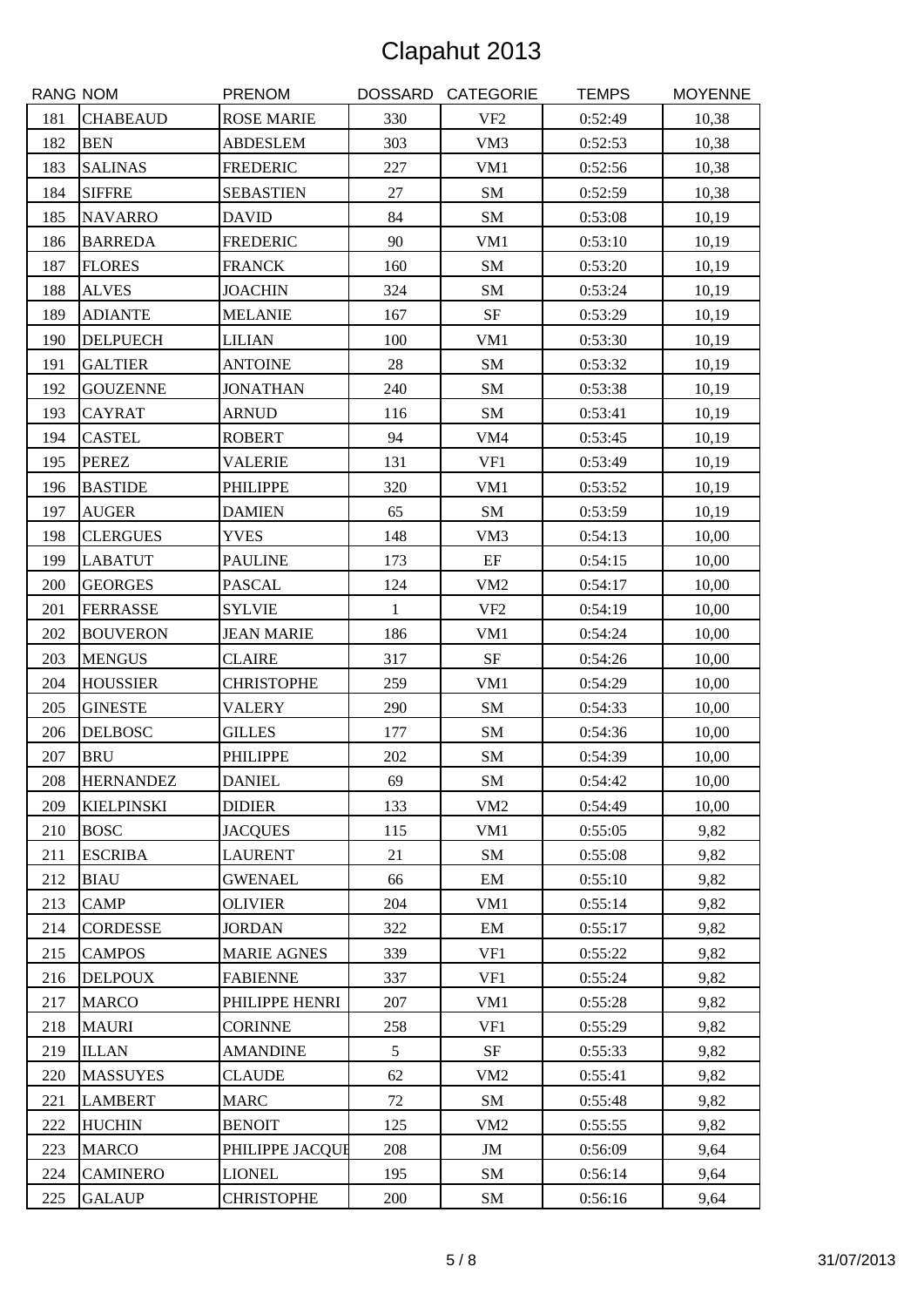| <b>RANG NOM</b> |                      | <b>PRENOM</b>       |                | DOSSARD CATEGORIE          | <b>TEMPS</b> | <b>MOYENNE</b> |
|-----------------|----------------------|---------------------|----------------|----------------------------|--------------|----------------|
| 226             | <b>CARRIERE</b>      | <b>FREDERIC</b>     | 239            | SM                         | 0:56:17      | 9,64           |
| 227             | <b>CARRIERE</b>      | <b>LISA</b>         | 47             | $\rm{SF}$                  | 0:56:21      | 9,64           |
| 228             | <b>CARRIERE</b>      | <b>FREDERIC</b>     | 48             | SM                         | 0:56:23      | 9,64           |
| 229             | <b>RUSQUART</b>      | <b>ALEXANDRA</b>    | 205            | $\rm{SF}$                  | 0:56:26      | 9,64           |
| 230             | <b>AGAY</b>          | <b>LAURENT</b>      | 206            | VM1                        | 0:56:29      | 9,64           |
| 231             | <b>BOUVIER</b>       | <b>FRANCIS</b>      | 13             | VM1                        | 0:56:30      | 9,64           |
| 232             | <b>CODORNIU</b>      | <b>SYLVAIN</b>      | 182            | ${\bf SM}$                 | 0:56:33      | 9,64           |
| 233             | <b>FADUILHE</b>      | <b>VALERIE</b>      | 38             | VF1                        | 0:56:37      | 9,64           |
| 234             | <b>PRIOR</b>         | <b>DAVID</b>        | 37             | VM1                        | 0:56:39      | 9,64           |
| 235             | SANTACATALINA LOIC   |                     | 175            | SM                         | 0:56:43      | 9,64           |
| 236             | <b>GATTO</b>         | <b>BENJAMIN</b>     | 217            | $\boldsymbol{\mathrm{EM}}$ | 0:56:47      | 9,64           |
| 237             | <b>GALIBERT</b>      | <b>JEAN PIERRE</b>  | 305            | VM1                        | 0:57:04      | 9,47           |
| 238             | <b>BARTHE</b>        | <b>CELINE</b>       | $\overline{4}$ | VF1                        | 0:57:06      | 9,47           |
| 239             | <b>GORGONI</b>       | <b>JEAN CLAUDE</b>  | 144            | VM3                        | 0:57:10      | 9,47           |
| 240             | <b>CUVILLIER</b>     | <b>ARMELLE</b>      | 142            | $\rm{SF}$                  | 0:57:12      | 9,47           |
| 241             | <b>AVILES</b>        | <b>RODRIGUE</b>     | 341            | SM                         | 0:57:15      | 9,47           |
| 242             | <b>MENDEZ</b>        | <b>ANNE</b>         | 306            | VF1                        | 0:57:19      | 9,47           |
| 243             | <b>HORTALA</b>       | <b>CHRISTINE</b>    | 43             | VF1                        | 0:57:21      | 9,47           |
| 244             | <b>AUTHIE</b>        | <b>CYRIL</b>        | 180            | VM1                        | 0:57:26      | 9,47           |
| 245             | <b>PERUS</b>         | <b>GERARD</b>       | 73             | VM3                        | 0:57:28      | 9,47           |
| 246             | <b>PAUL</b>          | <b>JEAN MARIE</b>   | 256            | VM <sub>2</sub>            | 0:57:30      | 9,47           |
| 247             | <b>HERAIL</b>        | <b>FREERIC</b>      | 257            | VM1                        | 0:57:32      | 9,47           |
| 248             | <b>MELSION</b>       | <b>MATHIEU</b>      | 12             | SM                         | 0:57:34      | 9,47           |
| 249             | <b>INFANTOLINO</b>   | <b>MATTHIEU</b>     | 85             | SM                         | 0:57:36      | 9,47           |
| 250             | <b>TOYER</b>         | <b>XAVIER</b>       | 275            | SM                         | 0:57:48      | 9,47           |
| 251             | <b>CASANOVA</b>      | <b>MICKAEL</b>      | 292            | ${\bf SM}$                 | 0:57:54      | 9,47           |
| 252             | <b>ROYUELA</b>       | <b>JACQUES</b>      | 158            | VM3                        | 0:57:58      | 9,47           |
| 253             | <b>QUEHEN</b>        | <b>MATHIEU</b>      | 311            | ${\bf SM}$                 | 0:58:09      | 9,31           |
| 254             | <b>BERTHO MILONE</b> | <b>LINDA</b>        | 297            | <b>SF</b>                  | 0:58:20      | 9,31           |
| 255             | <b>MILLION</b>       | <b>FRANCK</b>       | 296            | SM                         | 0:58:25      | 9,31           |
| 256             | <b>ESPARRE</b>       | <b>ANDRE</b>        | 189            | VM <sub>2</sub>            | 0:58:27      | 9,31           |
| 257             | <b>REDON</b>         | <b>NICOLAS</b>      | 161            | SM                         | 0:58:50      | 9,31           |
| 258             | <b>THIBAUT</b>       | <b>FABIENNE</b>     | 3              | <b>SF</b>                  | 0:59:05      | 9,15           |
| 259             | <b>ASTIE</b>         | <b>ROSE MARIE</b>   | 168            | VF <sub>2</sub>            | 0:59:08      | 9,15           |
| 260             | <b>SUBRA</b>         | <b>AUDREY</b>       | 46             | SF                         | 0:59:11      | 9,15           |
| 261             | <b>HERNANDEZ</b>     | <b>SYLVIE</b>       | 68             | VF1                        | 0:59:13      | 9,15           |
| 262             | <b>BOUVERON</b>      | <b>STEPHANE</b>     | 184            | SM                         | 0:59:18      | 9,15           |
| 263             | <b>VAILS</b>         | <b>JEFF</b>         | 119            | VM1                        | 0:59:42      | 9,15           |
| 264             | <b>VALVERDE</b>      | <b>MARC</b>         | 280            | VM <sub>2</sub>            | 0:59:44      | 9,15           |
| 265             | <b>CHABROL</b>       | <b>DANIEL</b>       | 242            | SM                         | 0:59:47      | 9,15           |
| 266             | <b>CERELO</b>        | <b>NATHANAEL</b>    | 54             | CM                         | 0:59:50      | 9,15           |
| 267             | <b>VIDAL</b>         | <b>DIDIER</b>       | 231            | VM1                        | 0:59:59      | 9,15           |
| 268             | <b>FRANC</b>         | <b>KARINE</b>       | 152            | VF1                        | 1:00:04      | 9,00           |
| 269             | <b>LIMOUZI</b>       | <b>MARIE CLAIRE</b> | 165            | VF3                        | 1:00:09      | 9,00           |
| 270             | <b>GARRIC</b>        | <b>FRANCINE</b>     | 136            | VF3                        | 1:00:11      | 9,00           |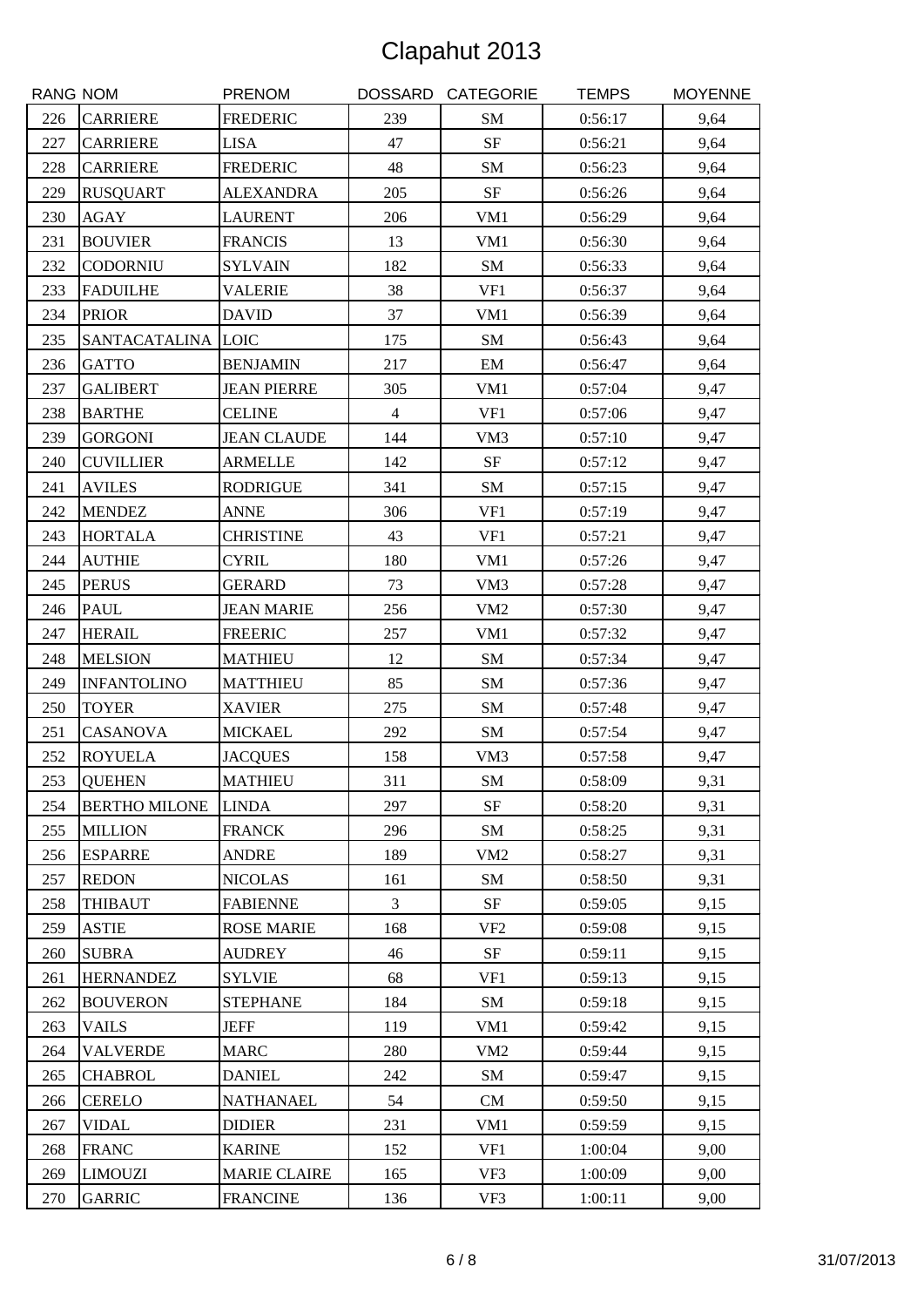| <b>RANG NOM</b> |                     | <b>PRENOM</b>         |     | DOSSARD CATEGORIE | <b>TEMPS</b> | <b>MOYENNE</b> |
|-----------------|---------------------|-----------------------|-----|-------------------|--------------|----------------|
| 271             | <b>GARRIC</b>       | <b>RAYMAON</b>        | 137 | VM3               | 1:00:14      | 9,00           |
| 272             | <b>GUILLERM</b>     | <b>JULIE</b>          | 253 | $\rm{SF}$         | 1:00:16      | 9,00           |
| 273             | <b>EYME</b>         | <b>JEAN FRANCOIS</b>  | 255 | VM <sub>2</sub>   | 1:00:18      | 9,00           |
| 274             | <b>TOYER</b>        | <b>MARINA</b>         | 272 | <b>SF</b>         | 1:00:20      | 9,00           |
| 275             | <b>DELBOURG</b>     | <b>BERNADETTE</b>     | 74  | VF <sub>2</sub>   | 1:00:22      | 9,00           |
| 276             | <b>BAZET</b>        | <b>LAURENT</b>        | 9   | VM1               | 1:00:25      | 9,00           |
| 277             | <b>ROSIAS</b>       | <b>JEAN MICHEL</b>    | 300 | ${\bf SM}$        | 1:00:28      | 9,00           |
| 278             | <b>RIBERA</b>       | <b>JEAN PAUL</b>      | 299 | VM1               | 1:00:30      | 9,00           |
| 279             | <b>SLJIVIC</b>      | <b>JEROME</b>         | 298 | VM1               | 1:00:38      | 9,00           |
| 280             | <b>GUENERET</b>     | <b>VINCENT</b>        | 79  | ${\bf SM}$        | 1:00:53      | 9,00           |
| 281             | <b>SALINAS</b>      | <b>LYDIA</b>          | 228 | VF1               | 1:01:07      | 8,85           |
| 282             | <b>TOFFORI</b>      | <b>PASCALE</b>        | 225 | VF1               | 1:01:11      | 8,85           |
| 283             | <b>KIELPINSKI</b>   | <b>FREDERIC</b>       | 134 | VM1               | 1:01:14      | 8,85           |
| 284             | <b>DUCHEMIN</b>     | <b>JOLLE</b>          | 114 | $\rm{SF}$         | 1:01:26      | 8,85           |
| 285             | <b>DUCHEMIN</b>     | <b>FRANCK</b>         | 113 | VM1               | 1:01:28      | 8,85           |
| 286             | <b>MELIZ</b>        | <b>NATHALIE</b>       | 274 | $\rm{SF}$         | 1:01:38      | 8,85           |
| 287             | <b>RESPLANDY</b>    | <b>TIPHAINE</b>       | 263 | SF                | 1:01:41      | 8,85           |
| 288             | <b>FAURE</b>        | <b>JEAN CHRISTOPH</b> | 270 | SM                | 1:01:44      | 8,85           |
| 289             | <b>BEC</b>          | <b>CAROLE</b>         | 10  | SF                | 1:01:53      | 8,85           |
| 290             | <b>BEC</b>          | <b>NICOLAS</b>        | 11  | SM                | 1:01:55      | 8,85           |
| 291             | <b>PAILLAS</b>      | <b>LAETITIA</b>       | 45  | <b>SF</b>         | 1:02:06      | 8,71           |
| 292             | <b>PAILLAS</b>      | <b>LIONEL</b>         | 49  | SM                | 1:02:08      | 8,71           |
| 293             | <b>FARELLA</b>      | <b>JEAN PIERRE</b>    | 128 | SM                | 1:02:12      | 8,71           |
| 294             | <b>REYNE</b>        | <b>DANIEL</b>         | 232 | VM <sub>2</sub>   | 1:02:17      | 8,71           |
| 295             | <b>VERGNES</b>      | <b>ROBIN</b>          | 254 | CM                | 1:02:21      | 8,71           |
| 296             | <b>CANUT</b>        | <b>SERGE</b>          | 340 | VM2               | 1:02:25      | 8,71           |
| 297             | <b>FIGEAC</b>       | <b>ANDRE</b>          | 283 | VM <sub>2</sub>   | 1:02:29      | 8,71           |
| 298             | <b>BAZET</b>        | <b>SEBASTIEN</b>      | 8   | VM1               | 1:02:36      | 8,71           |
| 299             | <b>MATUTANO</b>     | <b>LAURENT</b>        | 201 | SM                | 1:02:57      | 8,71           |
| 300             | <b>IMBER</b>        | <b>ELODIE</b>         | 86  | SF                | 1:03:02      | 8,57           |
| 301             | <b>MILHET</b>       | <b>FRANCOIS</b>       | 245 | SM                | 1:03:06      | 8,57           |
| 302             | <b>COSTE</b>        | <b>CORINNE</b>        | 318 | VF1               | 1:03:09      | 8,57           |
| 303             | <b>NEUTERS</b>      | <b>HELENE</b>         | 223 | SF                | 1:03:13      | 8,57           |
| 304             | <b>VIDAL</b>        | <b>ISABELLE</b>       | 234 | VF1               | 1:03:15      | 8,57           |
| 305             | <b>GALTIER</b>      | <b>THIERRY</b>        | 312 | VM <sub>2</sub>   | 1:03:29      | 8,57           |
| 306             | <b>FONTANIEU</b>    | <b>CHRISTELLE</b>     | 286 | VF1               | 1:03:39      | 8,57           |
| 307             | <b>PARRA</b>        | <b>JEROME</b>         | 91  | SM                | 1:03:41      | 8,57           |
| 308             | <b>GEA</b>          | <b>CELINE</b>         | 243 | SF                | 1:03:59      | 8,57           |
| 309             | <b>TONNELIER</b>    | <b>JEAN BAPTISTE</b>  | 50  | SM                | 1:04:03      | 8,44           |
| 310             | <b>POUSSET</b>      | <b>CHRISTELLE</b>     | 36  | VF1               | 1:04:23      | 8,44           |
| 311             | <b>BOUVERON</b>     | <b>SOLEDADE</b>       | 185 | VF1               | 1:04:26      | 8,44           |
| 312             | <b>BOUSSUGE</b>     | <b>FRANCK</b>         | 97  | VM1               | 1:04:29      | 8,44           |
| 313             | <b>CORDESSE</b>     | <b>OLIVIER</b>        | 323 | VM <sub>2</sub>   | 1:04:41      | 8,44           |
| 314             | <b>COTTET EMARD</b> | <b>JEAN PIERRE</b>    | 55  | VM3               | 1:05:16      | 8,31           |
| 315             | <b>VILLAVERDE</b>   | <b>ELISABETH</b>      | 278 | VF1               | 1:05:32      | 8,31           |